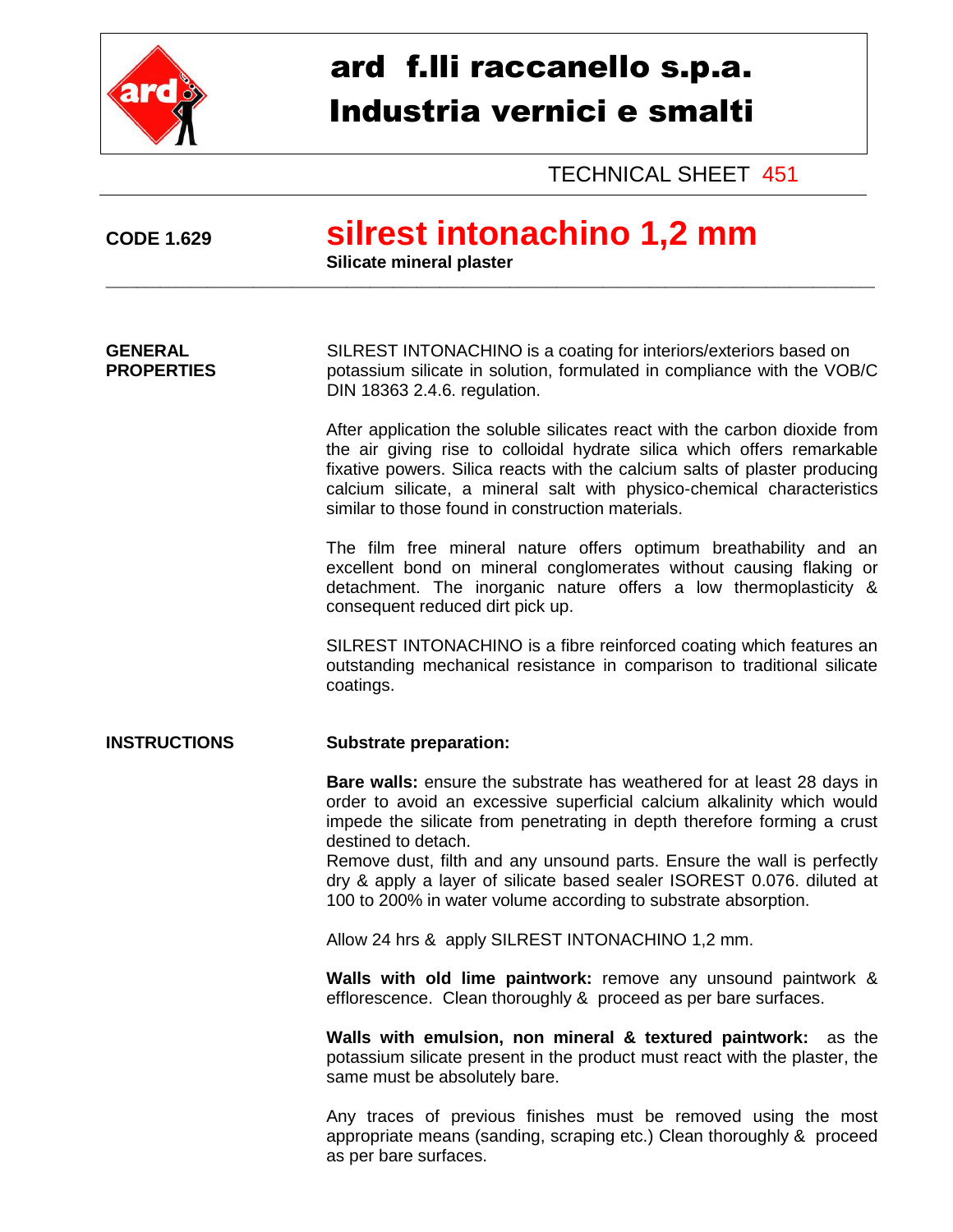### **Application:**

- SILREST INTONACHINO 1,2 mm is ready for use and does not require further dilution. Stir well until a homogeneous mixture is obtained and lay with a steel float. Before SILREST INTONACHINO 1,2 mm starts to dry smooth the surface with a plastic or sponge float.
- Do not apply SILREST INTONACHINO 1,2 mm on walls exposed to direct sunlight or with ambient temperature below + 8°C.
- Use protective eye wear during application After application outdoor surfaces must be protected against rain for at least 48 hrs.
- Wash equipment with water immediately after use.
- Mask any parts (windows, ceramic pavements, casings etc.) which are not to be treated.
- The product has a 12 month stability if stored in the original packaging at a temperature between + 5°C - + 30°C.
- Application on extensive surfaces should be carried out "wet on wet" in order to prevent shading.
- Walls with efflorescence or subject to rising damp must be restored before application in order to guarantee adhesion.
- When colour products from different batches are used, it is advisable to mix the same in order to avoid differences in shades.
- Use products in compliance with current Hygiene & Safety Regulations. Dispose of spent material/containers according to the same.
- Refer to the PSDS for further details.

\_\_\_\_\_\_\_\_\_\_\_\_\_\_\_\_\_\_\_\_\_\_\_\_\_\_\_\_\_\_\_\_\_\_\_\_\_\_\_\_\_\_\_\_\_\_\_\_\_\_\_\_\_\_\_\_\_\_\_\_\_\_\_\_\_\_\_\_\_\_\_\_\_\_\_\_\_\_\_\_\_\_\_\_\_\_\_\_\_\_\_\_\_\_\_\_\_\_\_

 SIILREST INTONACHINO 1,2 mm is compatible with the 16COLOURS tinting systems.

#### **TECHNICAL PROPERTIES**

| NATURE OF BINDER                          |                       |               | Inorganic                             |
|-------------------------------------------|-----------------------|---------------|---------------------------------------|
| <b>COLOUR</b>                             |                       |               | White & tinting system hues           |
| <b>MASS VOLUME</b>                        |                       |               | 1800-1890 g/l                         |
| <b>DYNAMIC VISCOSITY</b>                  |                       |               | $160.000 \pm 200.000$ cP              |
| <b>UV RESISTANCE</b>                      |                       |               | Sup. 3 <sup>rd</sup> grade Grey scale |
| <b>ALKALI RESISTANCE</b>                  |                       |               | No structural/chromatic variation     |
| DRYING AT 20°C                            | <b>TOUCH DRY</b>      |               | 4 hrs                                 |
|                                           | <b>THROUGH DRYING</b> |               | 48 hrs                                |
| PERMEABILITY (WATER VAPOUR)               | EN ISO 7783-1 & 2     | $S_d$         | $0,041 \; m$                          |
|                                           |                       | Class         | $V_1$ (high)                          |
| CAPILLARY ABSORBTION & WATER PERMEABILITY | EN1062-3              | W             | 0,351 kg/m <sup>2</sup> $\sqrt{t}$    |
|                                           |                       | Class         | W <sub>2</sub> (average)              |
| ADHESION FOR DIRECT TRACTION              | <b>EN 1542</b>        | <b>RESULT</b> | Complies (adhesion $\geq$ 0,3 Mpa)    |
| <b>DURABILITY</b>                         | EN 13687-3            | <b>RESULT</b> | Complies (adhesion $\geq$ 0,3 Mpa)    |
| THERMAL CONDUCTIVITY                      | <b>EN 1745</b>        | λ10DRY [W/MK] | 0,809                                 |
| <b>FLASH POINT</b>                        | EN 13501-1            |               | <b>Class C</b>                        |
| <b>HAZARDOUS SUBSTANCES</b>               |                       | RESULT        | <b>Complies</b>                       |
|                                           |                       |               |                                       |

*In compliance with the UNI EN 15824 CE Marking*